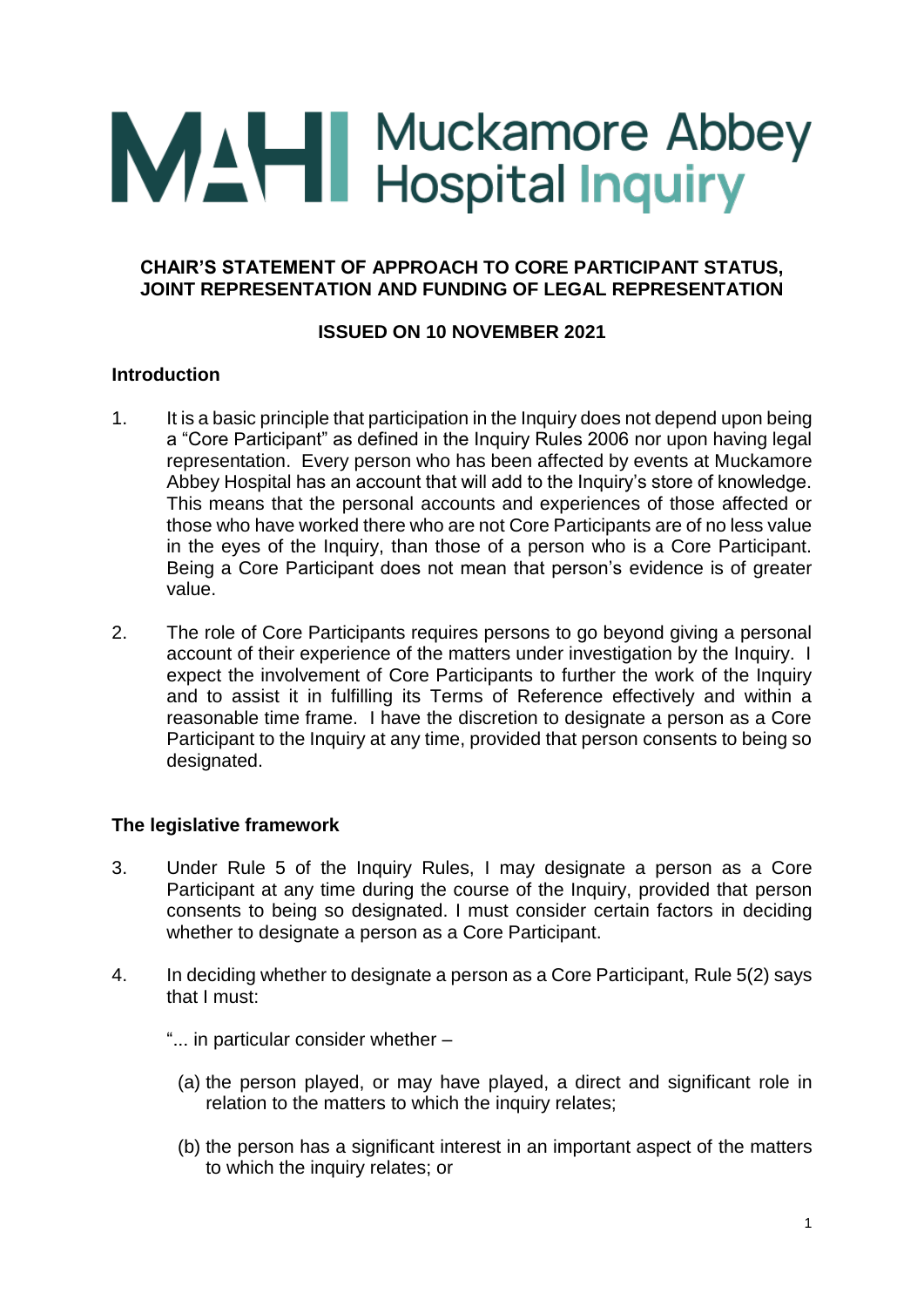- (c) the person may be subject to explicit or significant criticism during the inquiry proceedings or in the report, or in any interim report."
- 5. In each of (a), (b) and (c) a key word is "significant". This is an emphatic word: not everyone who played a role, nor everyone who is interested in the Inquiry or parts of it, is included, and the effect of Rule 5(2)(a) - (c) is that the significant nature of the role, interest or criticism indicates the difference between being a "participant" in an Inquiry and a "Core Participant". Not all who may have an interest in the conclusions of the Inquiry will necessarily fall within Rule 5(2)(a) - (c), or indeed will necessarily be Core Participants. However, this rule does not exclude other considerations being taken into account, nor limit what those may be.
- 6. This Statement sets out my intended approach to applications for Core Participant status by persons affected by abuse at Muckamore, or those who may have other relevant evidence to give, and the related matters of joint representation and funding of legal representation for such persons. Importantly, it must be read alongside the [Protocols on Core Participants](https://www.mahinquiry.org.uk/files/mahinquiry/documents/2021-11/protocol-no2-core-participants-v1.pdf) and [Funding of Legal Representation.](https://www.mahinquiry.org.uk/files/mahinquiry/documents/2021-11/protocol-no3-legal-representation-v1.pdf)

# **Core Participants**

- 7. One of the matters which I must consider is the need to act with fairness and to avoid unnecessary costs, whether to public funds, to witnesses or to others (section 17 of the Inquiries Act 2005). I will also consider the extent to which designation as a Core Participant would assist the Inquiry in fulfilling its Terms of Reference. It is necessary for the Inquiry to approach its task with reasonable speed and without excessive cost. I must therefore make decisions as to Core Participant status which will facilitate the better management of the Inquiry as a whole.
- 8. To that end, and subject to any submissions I receive, I intend to approach applications for Core Participant status as set out below.
- 9. I am aware that a number of individuals who may have been patients or are family or friends of patients of Muckamore have formed associations or groups to campaign for an Inquiry into abuse at Muckamore Abbey Hospital, or to discuss issues relating to the hospital. By those actions, those individuals have already demonstrated a significant role and/or interest in the matters to be examined by this Inquiry, as well as how important the conclusions of the Inquiry are for them. I met persons affiliated to those groups/associations in the engagement sessions which I undertook in October and November 2021. It was apparent at those sessions that the associations/groups already have detailed collective knowledge and experience of some of the issues which will be examined by the Inquiry. That leads me to the provisional conclusion that, in general, those individuals who are affiliated to the following groups/ associations should be granted Core Participant status, if they wish to have it: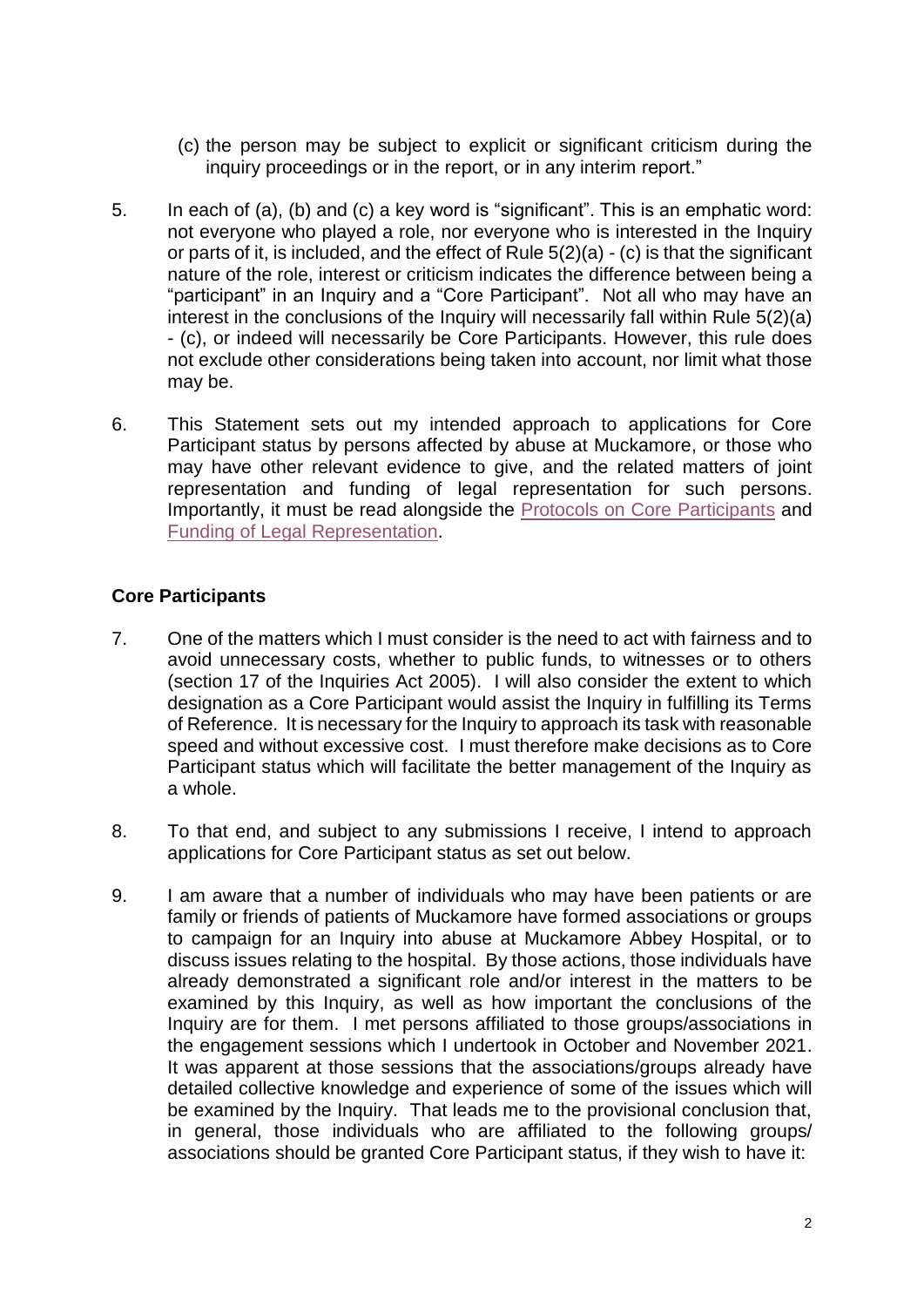- a. Action for Muckamore.
- b. The Society of Parents and Friends of Muckamore Abbey Hospital.
- 10. Core Participant status will not be granted unless applied for. This is to respect the right of any individual to make his or her own choice as to whether they wish to be a Core Participant, a right reflected in the wording of Rule 5(1).
- 11. In setting out these provisional views, I am not excluding applications for Core Participant status from those who are not affiliated to the above groups or associations.
- 12. Other applications for Core Participant status will be determined by applying the factors detailed above, starting with those in Rule 5(2) and including the additional matters I have set out in the Core Participant protocol. I will also take into account in particular the extent to which individuals can show that their involvement as Core Participants would add to achieving the aims of the Inquiry. I will of course also take into account any additional feature particular to an individual case which that individual wishes to raise in his or her application.

#### **Joint representation**

- 13. A Core Participant has a right to designate a legal representative. I am aware that the association Action for Muckamore has already instructed a specific firm of solicitors to act for them. If that association requests me to do so, I will designate that firm as the association's recognised legal representative in this Inquiry. Given the role which I expect Core Participants to play in this Inquiry, I consider that it would be of assistance for the Society of Parents and Friends of Muckamore Abbey Hospital to instruct a legal representative to represent them at the Inquiry, and I therefore encourage them to do so.
- 14. I am conscious of Rules 6 and 7 of the Inquiry Rules, which are aimed at Core Participants sharing a common interest being represented by the same legal representative. I am also mindful of the statutory requirement for me to avoid unnecessary costs to public funds. I consider that, normally, where Core Participants share a common interest, it would be unwieldy and not conducive to an efficient and effective Inquiry for all those persons to be separately represented. Having regard to that, and my provisional views already expressed in relation to the grant of Core Participant status to the associations named above, I envisage that those affected will be represented by either two or three groups of legal representatives:
	- a. Group 1: those representing Action for Muckamore.
	- b. Group 2: those representing the Society of Parents and Friends of Muckamore Abbey Hospital (if they take up my encouragement to instruct a legal representative).
	- c. Group 3: those representing other individuals who have been affected by events at Muckamore Abbey Hospital but who are not affiliated to the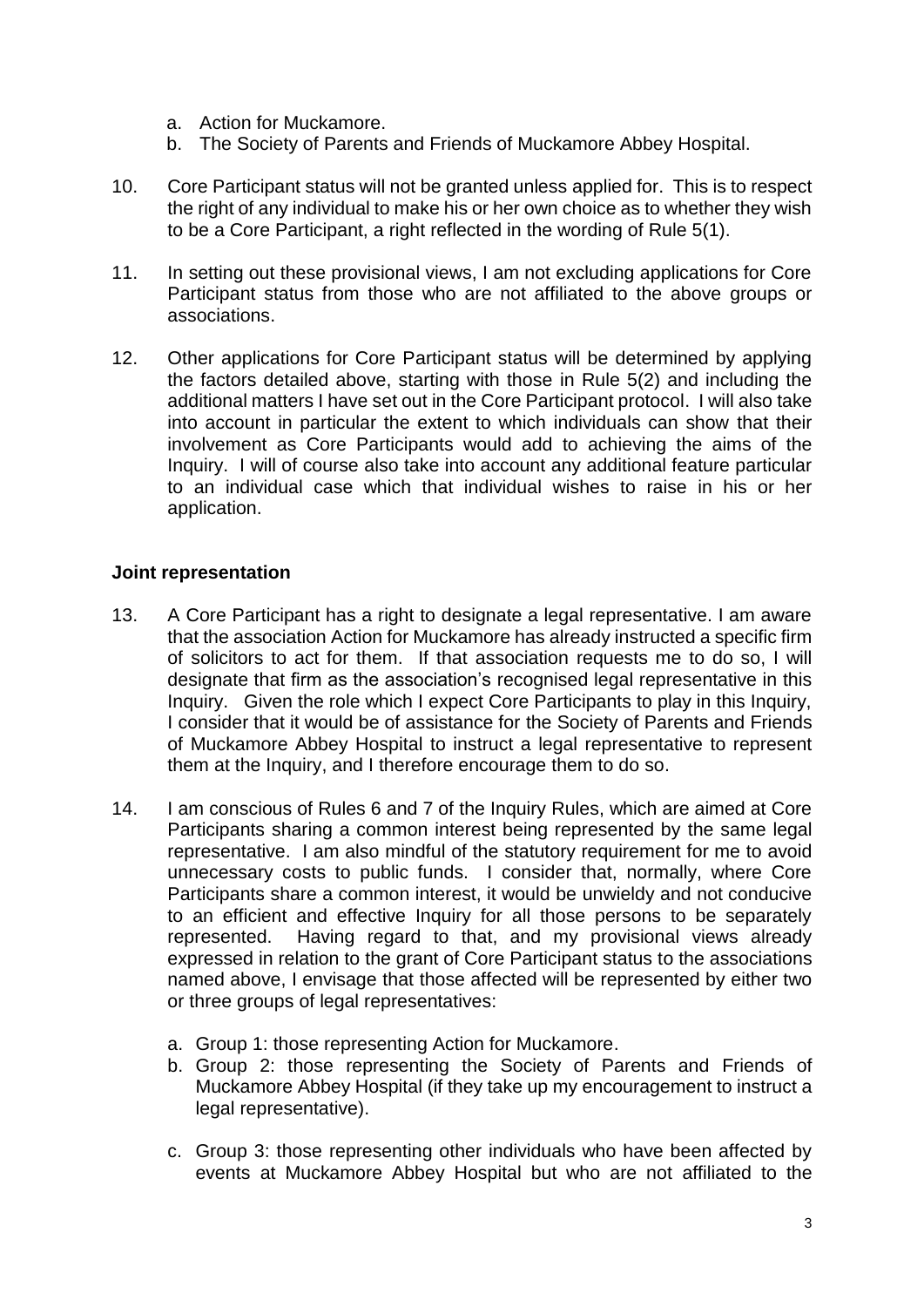associations in groups 1 and 2. In order to achieve this, I intend to carry out a process of identifying an independent firm of solicitors to act for this group. Those in Group 2 may of course choose this firm as well.

- 15. I therefore encourage those individuals who wish to apply for Core Participant status and who wish to be legally represented to instruct legal representatives already acting for one of those groups. Once the identities of those legal representatives become clear I will provide their details on the Inquiry's website.
- 16. As required by Rule 7, I will direct that Core Participants of the category described above shall be represented by one of the two or three groups of legal representatives outlined above where I am satisfied that:
	- a. the Core Participants' interests in the outcome of the Inquiry are similar;
	- b. the facts that they are likely to rely on during the course of the Inquiry are similar; and
	- c. it is fair and proper for them to be jointly represented.

#### **Funding of legal representation**

- 17. In addition, it should not be assumed that Core Participant status automatically confers a right to receive funding for legal representation. I do not consider that it would be a reasonable expenditure of public funds for a number of Core Participants with common interests to have separate legal representation funded by the Inquiry. Therefore, though all depends on the particular circumstances of any applicant, where it appears to me that an individual has no conflict with others represented by one of the firms acting for groups 1, 2 or 3, I am likely to be less inclined to award public funds for other representation.
- 18. Provisionally, and subject to a formal application demonstrating fulfilment of the criteria set out in the Funding of Legal Representation Protocol and any other submissions, I consider that I am more likely to grant an award for funding of legal representation for a Core Participant who instructs one of those firms acting for groups 1, 2 and 3.
- 19. I recognise that others who do not fall into the above categories of patients, their families or friends may wish to become Core Participants, particularly those who had worked at the hospital in any capacity. Again where there is a commonality of interest I will encourage others to seek common representation and may refuse funding where this has not been fully considered. In those circumstances, I may direct joint representation.
- 20. It is important to emphasise again that it is not necessary for every person who has been affected by events at Muckamore Abbey Hospital who wishes to engage with the Inquiry to be designated as a Core Participant. The interests and experiences of persons who have been affected or who can provide any relevant evidence, whether Core Participants or not, will be a central focus of